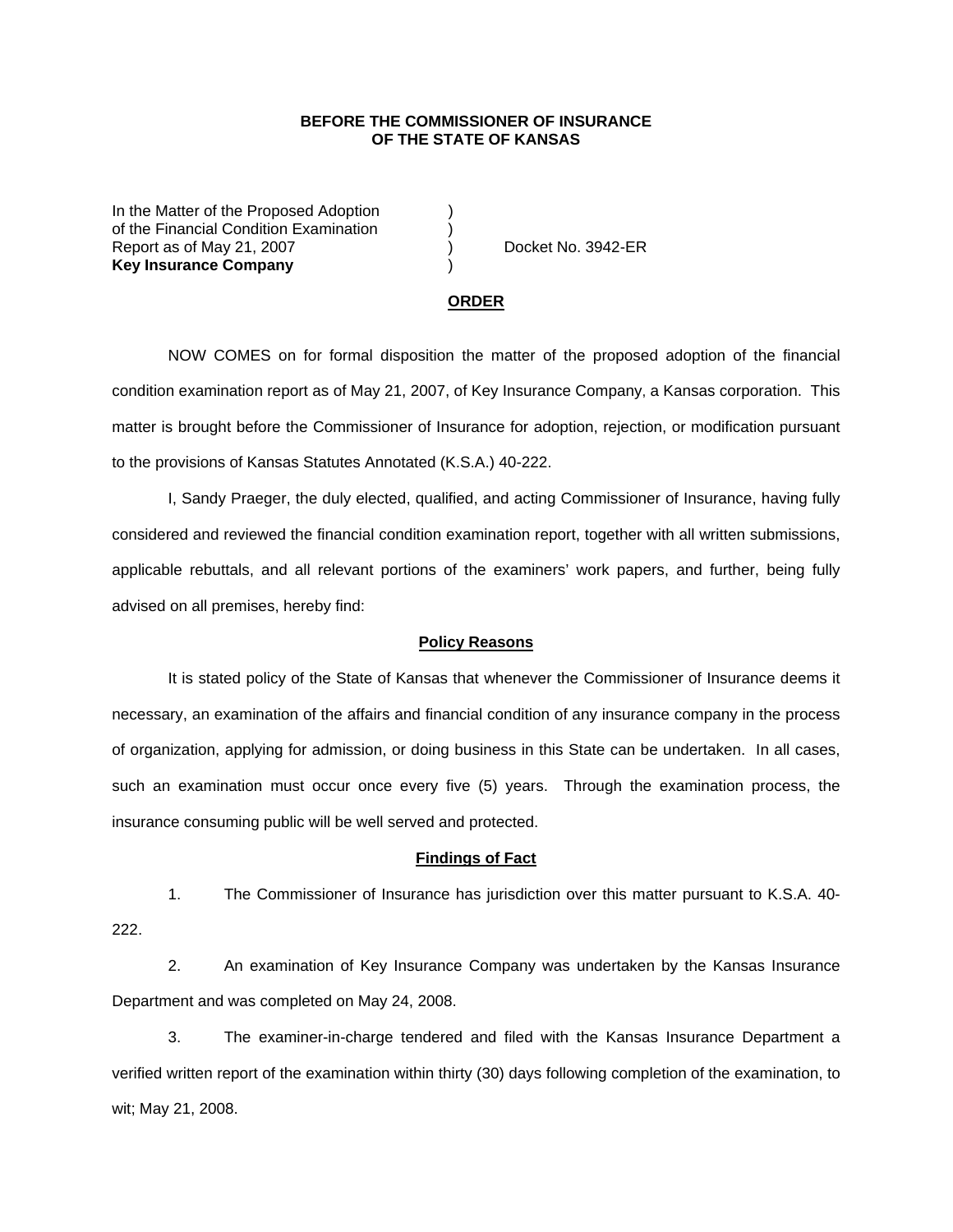4. Following receipt of the verified report, the Kansas Insurance Department transmitted the report to Key Insurance Company on September 12, 2008, with a duly executed notice advising the company of its opportunity to prepare and submit to the Kansas Insurance Department a written submission or rebuttal with respect to any and all matters contained in the report. Key Insurance Company was further advised that any written submission or rebuttal needed to be filed with the Kansas Insurance Department no later than thirty (30) days after receipt of the verified report.

 5. Key Insurance Company filed a written acceptance of the verified report on September 15, 2008.

6. Based upon the written submission tendered by Key Insurance Company, the company took no exceptions to matters contained in the verified report.

 7. Within thirty (30) days of the end of the time period allowed for written submission or rebuttal, the Commissioner of Insurance fully reviewed the report, together with all written submissions and rebuttals provided by Key Insurance Company. The Commissioner of Insurance further reviewed all relevant workpapers.

8. No other written submissions or rebuttals were submitted by Key Insurance Company.

# **Conclusion of Law**

9. K.S.A. 40-222(k)(2) provides:

"Within 30 days of the end of the period allowed for the receipt of written submissions or rebuttals, the commissioner shall fully consider and review the report, together with any written submissions or rebuttals and any relevant portions of the examiners workpapers and enter an order:

- (A) Adopting the examination report as filed or with modification or corrections. If the examination report reveals that the company is operating in violation of any law, regulation or prior order of the commissioner, the commissioner may order the company to take any action the commissioner considers necessary and appropriate to cure such violations; or
- (B) rejecting the examination report with directions to the examiners to reopen the examination for purposes of obtaining additional data, documentation or information, and refiling pursuant to subsection (k); or
- (C) call and conduct a fact-finding hearing in accordance with K.S.A. 40-281 and amendments thereto for purposes of obtaining additional documentation, data, information and testimony."

10. Based upon the Finding of Fact enumerated in paragraphs #1 through #8 above, the

financial condition examination report as of May 21, 2007, of Key Insurance Company should be adopted.